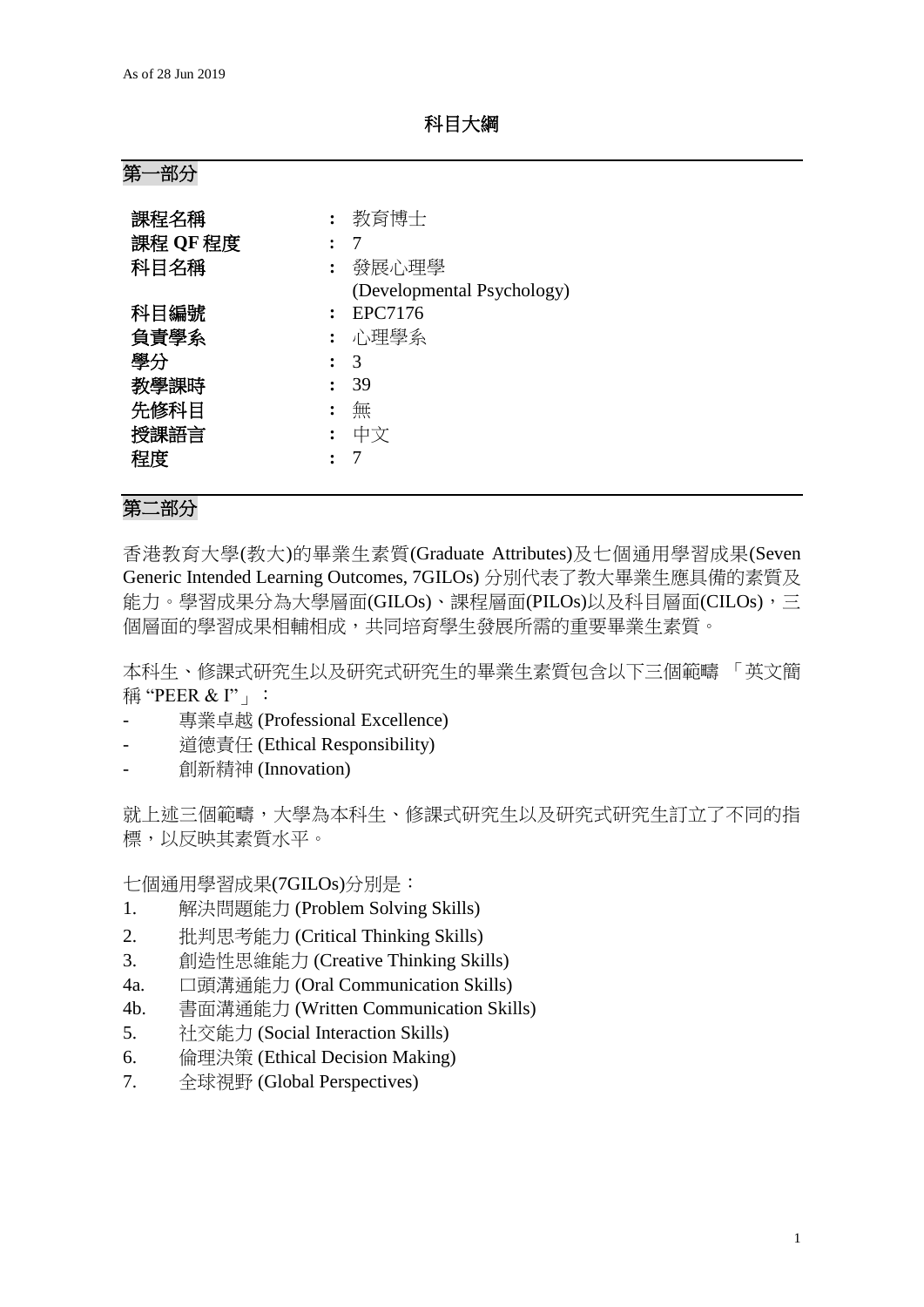### **1.** 科目概要

本基礎課程旨在幫助學生熟悉發展心理學的現有知識和主要理論。本課程將探 討發展中的連續性和不連續性問題,以及影響生理發展、認知發展和社會心理 發展等各個領域中個體差異的機制。通過分析相關文獻和研究,引領學生批判 地考察發展中的多重影響因素,包括個人特徵、家庭、學校和社區的影響,畢 生發展問題,以及各個領域發展的整合。課程對發展的分析將涵蓋正常發展和 異常發展兩方面。

### **2.** 預期學習成果

成功完成本課程後,學生應能夠: 成果一:理解發展中的主要影響因素; 成果二:評價發展研究的優勢和劣勢; 成果三:運用理論和研究來解釋發展問題。

### **3.** 內容、預期學習成果及教與學活動

| 教授内容         | 預期學習成果  | 教與學活動       |
|--------------|---------|-------------|
|              | (CHLOS) |             |
| 發展中的連續性和不連續性 | 成果一     | 指導研究:       |
|              | 成果二     | --博客和在線討論論壇 |
| 發展中的主要影響因素   | 成果一     | --問與答       |
|              | 成果二     | --同伴分享      |
| 畢生發展觀點       | 成果一     | --指導性研究活動   |
|              | 成果二     |             |
| 語言、認知、閱讀和拼寫  | 成果二     |             |
|              | 成果三     |             |
| 心理社會發展       | 成果二     |             |
|              | 成果三     |             |
| 學習與行為問題      | 成果二     |             |
|              | 成果三     |             |

# **4.** 評核

| 評核課業                  | 所佔比重 | 預期學習        |
|-----------------------|------|-------------|
|                       |      | 成果 $(CHOs)$ |
| 1. 文獻匯總表和批判性討論:       | 30%  | 成果一         |
| 選取及運用十處研究來源,概述有關特定發展議 |      | 成果二         |
| 題的文獻匯總表,並簡要討論匯總表關注的主  |      |             |
| 題、方法、結果和研究意義,1500字。   |      |             |
| 2. 基於文獻匯總表的 4800 字論文: | 70%  | 成果一         |
| 學生應根據相關文獻和研究,於文中對議題的主 |      | 成果二         |
| 要影響因素進行批判性審閱。評核期望學生能夠 |      | 成果三         |
| 從內容和方法論層面,批判性地理解相關文獻、 |      |             |
| 研究、爭論及當前研究的局限性。       |      |             |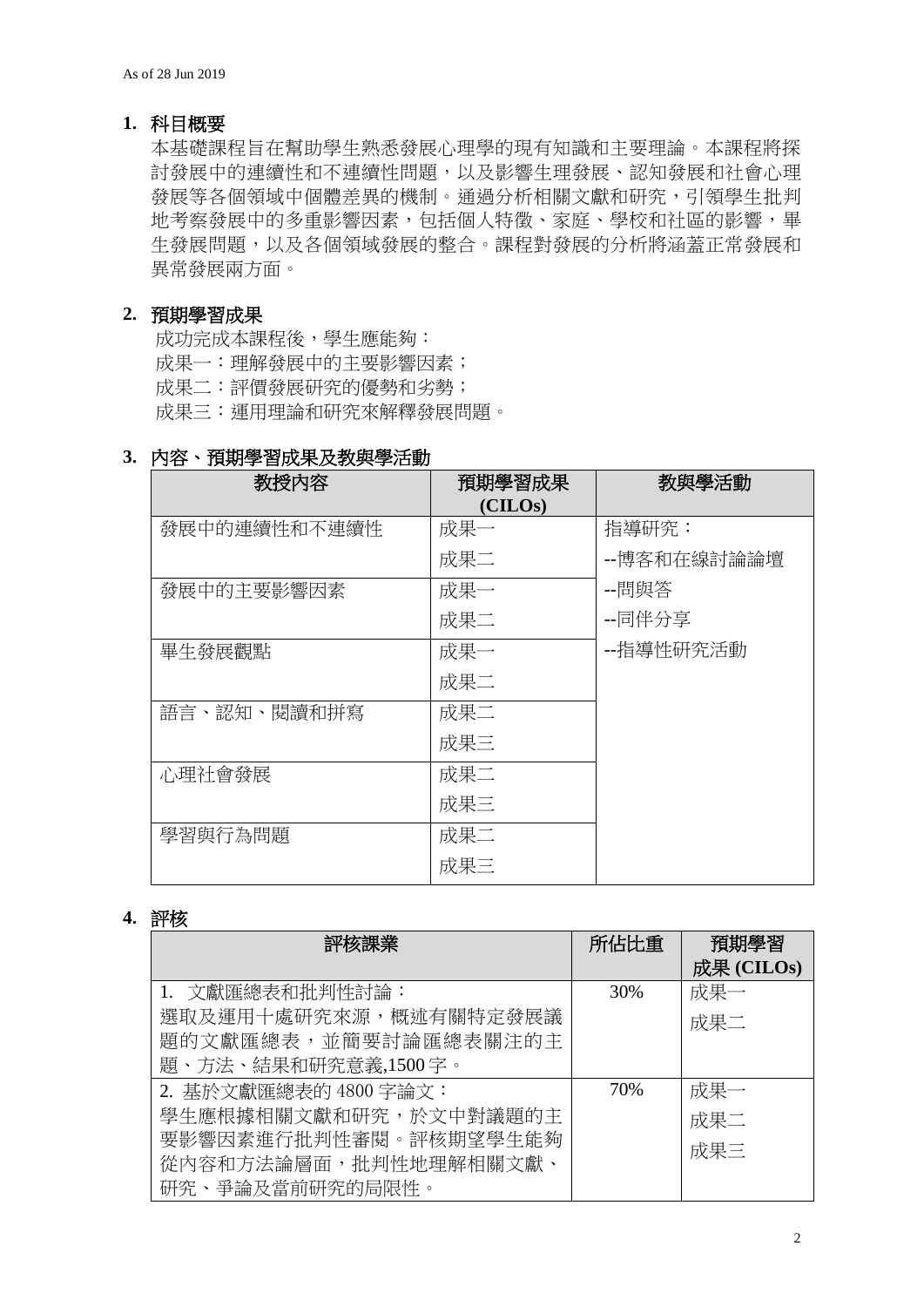#### **5.** 指定教科書

無

#### **6.** 推薦書目

- Baltes, P. B., Lindenberger, U., & Staudinger, U. M. (2006). Life span theory in developmental psychology. In R. M. Lerner & W. Damon (Eds.), *Handbook of child psychology vol 1 theoretical models of human development* (Vol. 1, pp. 569-664). John Wiley & Sons Inc.
- Bauer, P. J. (2007). Recall in infancy a neurodevelopmental account. *Current Directions in Psychological Science, 16*(3), 142-146.
- Beckett, C., Maughan, B., Rutter, M., Castle, J., Colvert, E., Groothues, C., ... & Sonuga-Barke, E. J. (2006). Do the effects of early severe deprivation on cognition persist into early adolescence? Findings from the English and Romanian adoptees study. *Child Development, 77*(3), 696-711.
- Bjorklund, D. F., & Green, B. L. (1991). The adaptive nature of cognitive immaturity. *American Psychologist, 47*(1), 46-54.
- Bronfenbrenner, U. (1977). Toward an experimental ecology of human development. *American Psychologist, 32*(7), 513-531.
- Brown, L., & Iyengar, S. (2008). Parenting styles: The impact on student achievement. *Marriage & Family Review, 43*(1-2), 14-38.
- Cameron, L., Erkal, N., Gangadharan, L., & Meng, X. (2013). Little emperors: Behavioral impacts of China's One-Child Policy. *Science, 339*(6122), 953-957.
- Fraga, M. F., Ballestar, E., Paz, M. F., Ropero, S., Setien, F., Ballestar, M. L., ... & Esteller, M. (2005). Epigenetic differences arise during the lifetime of monozygotic twins. *Proceedings of the National Academy of Sciences of the United States of America, 102*(30), 10604-10609.
- Hall, J. (2005). Neuroscience and education: A review of the contribution of brain science to teaching and learning. *SCRE Research Report No 121*. [https://dspace.gla.ac.uk/bitstream/1905/623/1/121\[1\].pdf](https://dspace.gla.ac.uk/bitstream/1905/623/1/121%5b1%5d.pdf)
- Herrmann, E., Call, J., Hernández-Lloreda, M. V., Hare, B., & Tomasello, M. (2007). Humans have evolved specialized skills of social cognition: the cultural intelligence hypothesis. *Science, 317*(5843), 1360-1366.
- Hines, M. (2010). Sex-related variation in human behavior and the brain. *Trends in Cognitive Sciences, 14*(10), 448-456.
- Hyde, J. S. (2005). The gender similarities hypothesis. *American Psychologist, 60*(6), 581-592.
- Hughes, C., Devine, R. T., & Wang, Z. (2018). Does parental mind‐mindedness account for cross-cultural differences in preschoolers' theory of mind?. *Child Development, 89*(4), 1296-1310.
- Hughes, C., McHarg, G., & White, N. (2018). Sibling influences on prosocial behavior. *Current Opinion in Psychology, 20*, 96-101.
- Imuta, K., Henry, J. D., Slaughter, V., Selcuk, B., & Ruffman, T. (2016). Theory of mind and prosocial behavior in childhood: A meta-analytic review. *Developmental Psychology, 52*(8), 1192-1205.
- Kohlberg, L. (2008). The development of children's orientations toward a moral order. *Human Development, 51*(1), 8-20.
- Lobel, T. E., Bar-David, E., Gruber, R., Lau, S., & Bar-Tal, Y. (2000). Gender schema and social judgments: A developmental study of children from Hong Kong. *Sex Roles, 43*(1-2), 19-42.
- Mischel, W., Shoda, Y., & Rodriguez, M. I. (1989). Delay of gratification in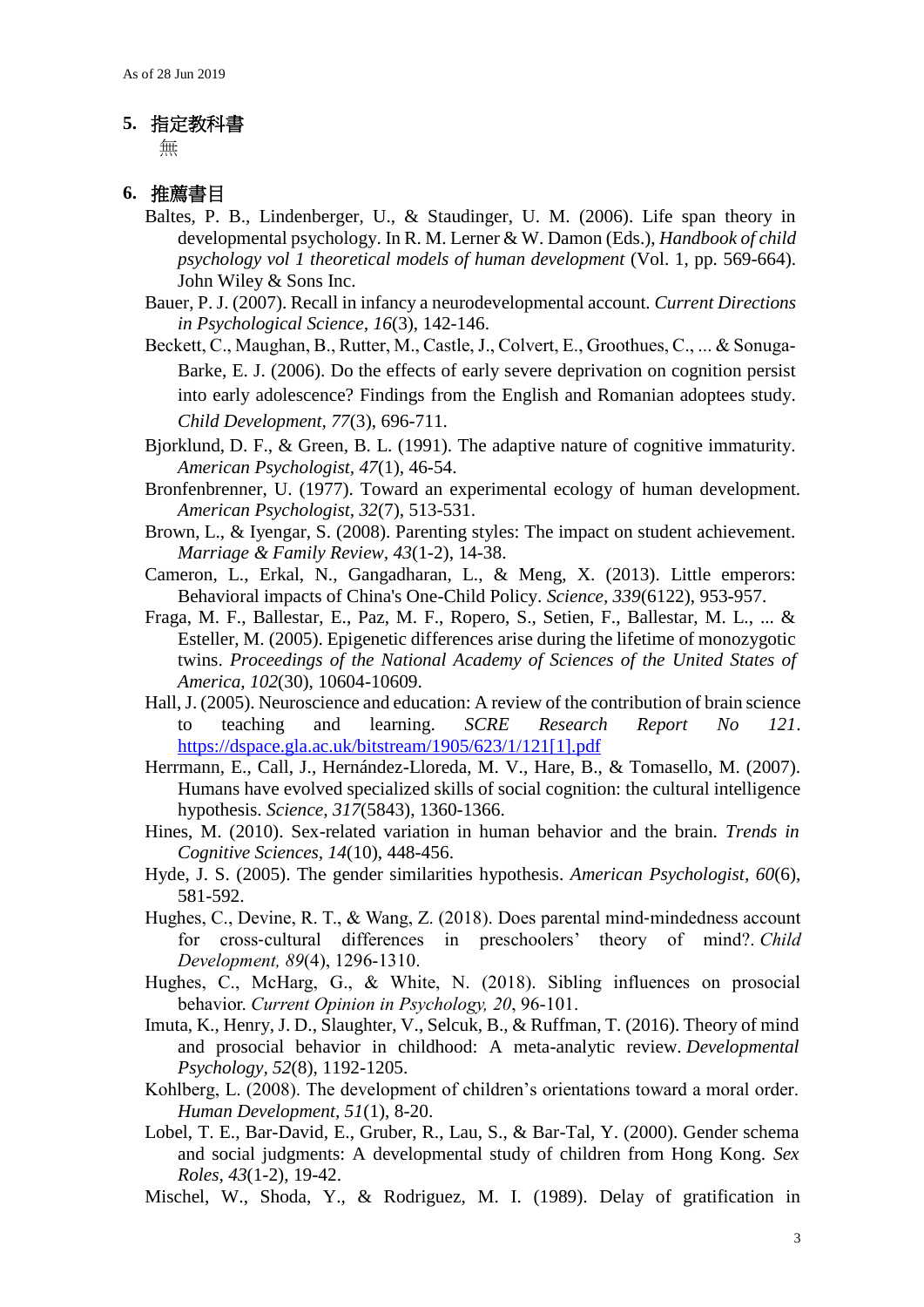children. *Science, 244*(4907), 933-938.

- Paulus, M. (2014). The emergence of prosocial behavior: Why do infants and toddlers help, comfort, and share?. *Child Development Perspectives, 8*(2), 77-81.
- Piaget, J. (1964). Development and learning. In R. E. Ripple & V. N. Rockcastle (Eds.), *Piaget rediscovered* (pp. 7-20). Ithaca, NY: Cornell University Press. <http://www.psy.cmu.edu/~siegler/35piaget64.pdf>
- Pomerantz, E. M., Ng, F. F. Y., Cheung, C. S. S., & Qu, Y. (2014). Raising happy children who succeed in school: Lessons from China and the United States. *Child Development Perspectives, 8*(2), 71-76.
- Rhoades, K. A. (2008). Children's responses to interparental conflict: A meta‐analysis of their associations with child adjustment. *Child Development, 79*(6), 1942-1956.
- Rutter, M. (2002). Nature, nurture, and development: From evangelism through science toward policy and practice. *Child Development, 73*(1), 1-21.
- Saarni, C., Campos, J. J., Camras, L., & Witherington, D. C. (2006). Emotional development: Action, communication, and understanding. In W. Damon (series ed.) and N. Eisenberg (vol. ed.), *Handbook of child psychology,* Vol. 3; John Wiley & Sons, Inc.
- Slaughter, V., Imuta, K., Peterson, C. C., & Henry, J. D. (2015). Meta-analysis of theory of mind and peer popularity in the preschool and early school years. *Child Development.*

<http://onlinelibrary.wiley.com/doi/10.1111/cdev.12372/abstract>

- Spelke, E. S., & Kinzler, K. D. (2007). Core knowledge. *Developmental Science, 10*(1), 89-96.
- Vygotsky, L. (1978). Interaction between learning and development. *Readings on the Development of Children, 23*(3), 34-41.

# **7.** 相關網絡資源

- 1. The British Psychological Society <http://thepsychologist.bps.org.uk/>
- 2. American Psychological Association Division 7: Developmental Psychology <http://ecp.fiu.edu/APA/div7/>
- 3. Neuroscience information in Chinese [http://www.dls.ym.edu.tw/neuroscience/introb\\_c.html](http://www.dls.ym.edu.tw/neuroscience/introb_c.html)
- 4. Neuroscience information in English <http://www.pbs.org/wnet/brain/>
- 5. Theory of mind <http://www.theoryofmind.org/>
- 6. Open Yale Courses: Introduction to Psychology <http://oyc.yale.edu/psychology/introduction-to-psychology/>

## **8.** 相關期刊

*Child Development Developmental Psychology Developmental Review Developmental Science Journal of Experimental Child Psychology British Journal of Developmental Psychology Cognitive Development International Journal of Behavioral Development*